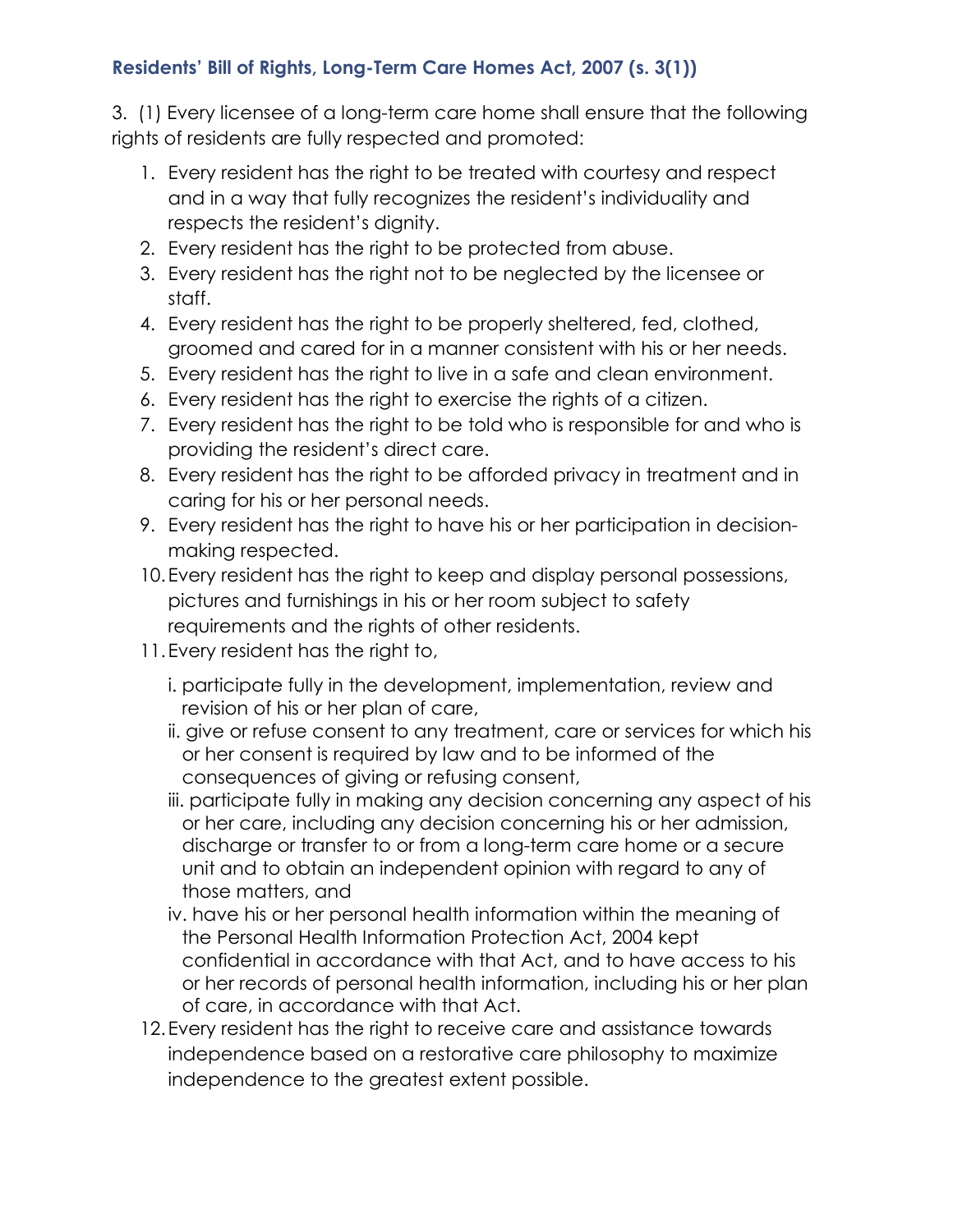- 13.Every resident has the right not to be restrained, except in the limited circumstances provided for under this Act and subject to the requirements provided for under this Act.
- 14.Every resident has the right to communicate in confidence, receive visitors of his or her choice and consult in private with any person without interference.
- 15.Every resident who is dying or who is very ill has the right to have family and friends present 24 hours per day.
- 16.Every resident has the right to designate a person to receive information concerning any transfer or any hospitalization of the resident and to have that person receive that information immediately.
- 17.Every resident has the right to raise concerns or recommend changes in policies and services on behalf of himself or herself or others to the following persons and organizations without interference and without fear of coercion, discrimination or reprisal, whether directed at the resident or anyone else,
	- i. the Residents' Council,
	- ii. the Family Council,
	- iii. the licensee, and, if the licensee is a corporation, the directors and officers of the corporation, and, in the case of a home approved under Part VIII, a member of the committee of management for the home under section 132 or of the board of management for the home under section 125 or 129,
	- iv. staff members,
	- v. government officials,
	- vi. any other person inside or outside the long-term care home.
- 18.Every resident has the right to form friendships and relationships and to participate in the life of the long-term care home.
- 19.Every resident has the right to have his or her lifestyle and choices respected.
- 20.Every resident has the right to participate in the Residents' Council.
- 21.Every resident has the right to meet privately with his or her spouse or another person in a room that assures privacy.
- 22.Every resident has the right to share a room with another resident according to their mutual wishes, if appropriate accommodation is available.
- 23.Every resident has the right to pursue social, cultural, religious, spiritual and other interests, to develop his or her potential and to be given reasonable assistance by the licensee to pursue these interests and to develop his or her potential.
- 24.Every resident has the right to be informed in writing of any law, rule or policy affecting services provided to the resident and of the procedures for initiating complaints.